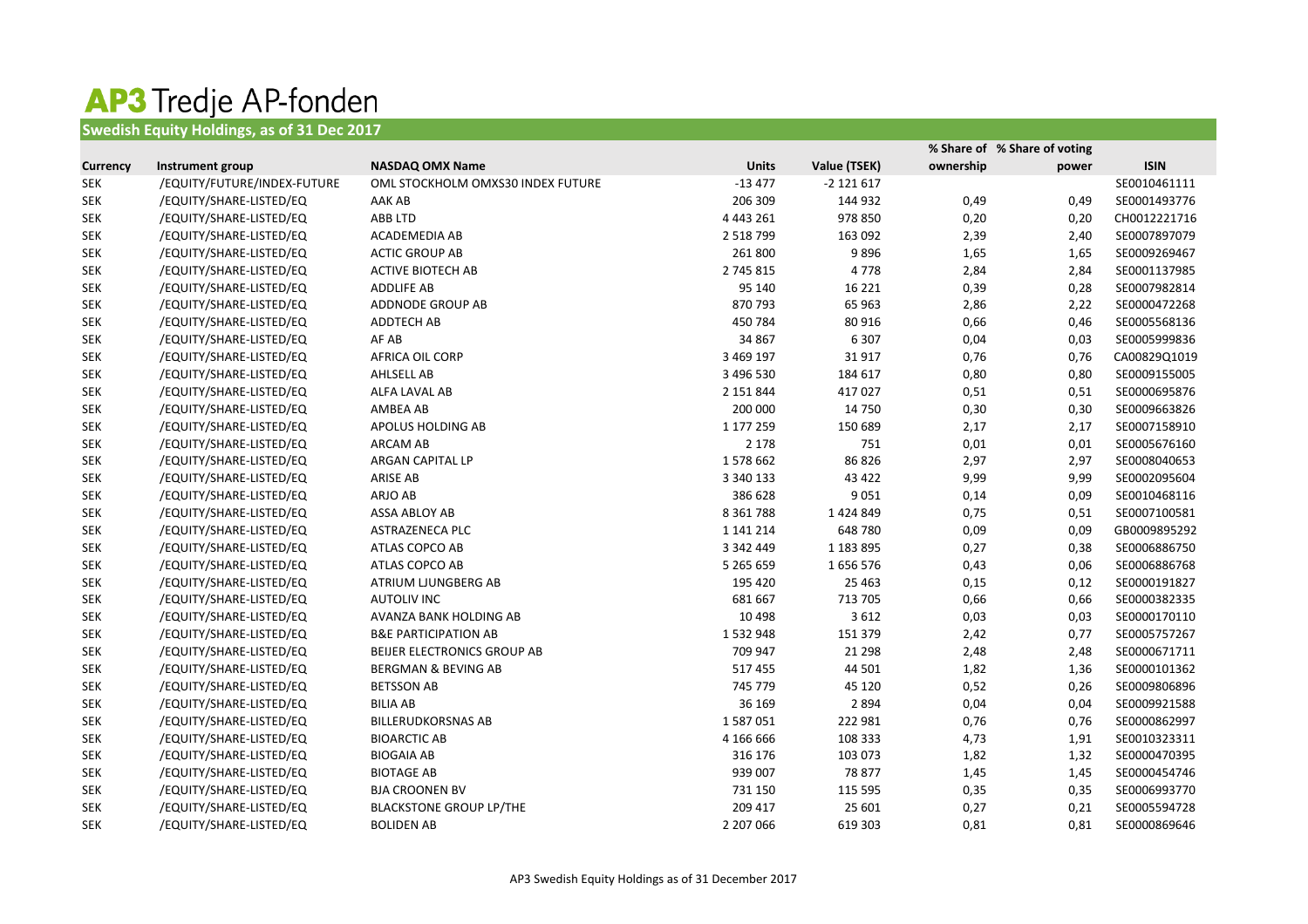|                 |                         |                                              |               |               |           | % Share of % Share of voting |              |
|-----------------|-------------------------|----------------------------------------------|---------------|---------------|-----------|------------------------------|--------------|
| <b>Currency</b> | Instrument group        | <b>NASDAQ OMX Name</b>                       | <b>Units</b>  | Value (TSEK)  | ownership | power                        | <b>ISIN</b>  |
| <b>SEK</b>      | /EQUITY/SHARE-LISTED/EQ | <b>BONAVA AB</b>                             | 752 432       | 86 229        | 0,69      | 0,33                         | SE0008091581 |
| <b>SEK</b>      | /EQUITY/SHARE-LISTED/EQ | <b>BONESUPPORT HOLDING AB/OLD</b>            | 4 046 550     | 78 908        | 8,03      | 8,03                         | SE0009858152 |
| <b>SEK</b>      | /EQUITY/SHARE-LISTED/EQ | <b>BOOZT AB</b>                              | 191 629       | 14 0 37       | 0,34      | 0,34                         | SE0009888738 |
| <b>SEK</b>      | /EQUITY/SHARE-LISTED/EQ | <b>BOULE DIAGNOSTICS AB</b>                  | 360 000       | 94 140        | 7,42      | 7,42                         | SE0000437402 |
| <b>SEK</b>      | /EQUITY/SHARE-LISTED/EQ | <b>BRAVIDA HOLDING AB</b>                    | 88 648        | 4 8 6 2       | 0,04      | 0,04                         | SE0007491303 |
| <b>SEK</b>      | /EQUITY/SHARE-LISTED/EQ | <b>BTS GROUP AB</b>                          | 947 803       | 88 6 20       | 5,02      | 3,57                         | SE0000805426 |
| <b>SEK</b>      | /EQUITY/SHARE-LISTED/EQ | <b>BUFAB AB</b>                              | 14 745        | 1567          | 0,04      | 0,04                         | SE0005677135 |
| <b>SEK</b>      | /EQUITY/SHARE-LISTED/EQ | <b>BULTEN AB</b>                             | 560 125       | 68 615        | 2,66      | 2,66                         | SE0003849223 |
| <b>SEK</b>      | /EQUITY/SHARE-LISTED/EQ | <b>BURE EQUITY AB</b>                        | 24 409        | 2 3 9 8       | 0,04      | 0,04                         | SE0000195810 |
| <b>SEK</b>      | /EQUITY/SHARE-LISTED/EQ | <b>BYGGMAX GROUP AB</b>                      | 30 188        | 1660          | 0,05      | 0,05                         | SE0003303627 |
| <b>SEK</b>      | /EQUITY/SHARE-LISTED/EQ | <b>CAMURUS AB</b>                            | 11 0 37       | 1501          | 0,03      | 0,03                         | SE0007692850 |
| <b>SEK</b>      | /EQUITY/SHARE-LISTED/EQ | <b>CAPIO AB</b>                              | 686 102       | 30 188        | 0,49      | 0,49                         | SE0007185681 |
| <b>SEK</b>      | /EQUITY/SHARE-LISTED/EQ | <b>CARL BENNET AB</b>                        | 466 267       | 38 2 34       | 1,32      | 0,90                         | SE0000119299 |
| <b>SEK</b>      | /EQUITY/SHARE-LISTED/EQ | CASTELLUM AB                                 | 1820178       | 251913        | 0,67      | 0,67                         | SE0000379190 |
| <b>SEK</b>      | /EQUITY/SHARE-LISTED/EQ | CATENA MEDIA PLC                             | 200 000       | 20 750        | 0,37      | 0,37                         | MT0001000109 |
| <b>SEK</b>      | /EQUITY/SHARE-LISTED/EQ | <b>CELLAVISION AB</b>                        | 150 000       | 21 5 63       | 0,63      | 0,63                         | SE0000683484 |
| <b>SEK</b>      | /EQUITY/SHARE-LISTED/EQ | <b>CLAS OHLSON AB</b>                        | 15 790        | 1776          | 0,02      | 0,01                         | SE0000584948 |
| <b>SEK</b>      | /EQUITY/SHARE-LISTED/EQ | <b>CLOETTA AB</b>                            | 709 224       | 21 0 64       | 0,25      | 0,21                         | SE0002626861 |
| <b>SEK</b>      | /EQUITY/SHARE-LISTED/EQ | <b>COLLECTOR AB</b>                          | 11521         | 936           | 0,01      | 0,01                         | SE0007048020 |
| <b>SEK</b>      | /EQUITY/SHARE-LISTED/EQ | COM HEM HOLDING AB                           | 63 954        | 8 0 2 0       | 0,04      | 0,04                         | SE0005999778 |
| <b>SEK</b>      | /EQUITY/SHARE-LISTED/EQ | <b>CONCENTRIC AB</b>                         | 330 431       | 49 8 95       | 0,81      | 0,81                         | SE0003950864 |
| <b>SEK</b>      | /EQUITY/SHARE-LISTED/EQ | <b>DEUTSCHE BOERSE AG</b>                    | 3 0 7 3       | 1 0 4 5       | 0,03      | 0,03                         | SE0001280355 |
| <b>SEK</b>      | /EQUITY/SHARE-LISTED/EQ | <b>DIOS FASTIGHETER AB</b>                   | 38 4 53       | 2 1 4 4       | 0,03      | 0,03                         | SE0001634262 |
| <b>SEK</b>      | /EQUITY/SHARE-LISTED/EQ | DOMETIC GROUP AB                             | 1538498       | 128 542       | 0,52      | 0,52                         | SE0007691613 |
| <b>SEK</b>      | /EQUITY/SHARE-LISTED/EQ | <b>DUSTIN GROUP AB</b>                       | 27 219        | 2 2 1 8       | 0,04      | 0,04                         | SE0006625471 |
| <b>SEK</b>      | /EQUITY/SHARE-LISTED/EQ | <b>ELECTROLUX AB</b>                         | 2 2 3 4 6 9 8 | 590 631       | 0,72      | 0,58                         | SE0000103814 |
| <b>SEK</b>      | /EQUITY/SHARE-LISTED/EQ | <b>ELEKTA AB</b>                             | 2 597 666     | 175 992       | 0,68      | 0,50                         | SE0000163628 |
| <b>SEK</b>      | /EQUITY/SHARE-LISTED/EQ | <b>ELTEL AB</b>                              | 544 997       | 15 805        | 0,35      | 0,35                         | SE0006509949 |
| <b>SEK</b>      | /EQUITY/SHARE-LISTED/EQ | <b>ENEA AB</b>                               | 90 600        | 7 3 6 1       | 0,46      | 0,46                         | SE0009697220 |
| <b>SEK</b>      | /EQUITY/SHARE-LISTED/EQ | <b>EQT PARTNERS AB</b>                       | 1 174 522     | 138 300       | 1,14      | 1,14                         | SE0007640156 |
| SEK             | /EQUITY/SHARE-LISTED/EQ | <b>ESSITY AB</b>                             | 5733078       | 1 3 3 5 8 0 7 | 0,82      | 0,45                         | SE0009922164 |
| <b>SEK</b>      | /EQUITY/SHARE-LISTED/EQ | <b>EVOLUTION GAMING GROUP AB</b>             | 304 428       | 176 720       | 0,85      | 0,85                         | SE0006826046 |
| <b>SEK</b>      | /EQUITY/SHARE-LISTED/EQ | <b>FABEGE AB</b>                             | 1 1 2 0 7 1 8 | 195 677       | 0,68      | 0,68                         | SE0000950636 |
| <b>SEK</b>      | /EQUITY/SHARE-LISTED/EQ | <b>FAGERHULT AB</b>                          | 707 724       | 71 1 26       | 0,61      | 0,61                         | SE0010048884 |
| <b>SEK</b>      | /EQUITY/SHARE-LISTED/EQ | <b>FASTIGHETS AB BALDER</b>                  | 783 545       | 171910        | 0,44      | 0,28                         | SE0000455057 |
| SEK             | /EQUITY/SHARE-LISTED/EQ | <b>FINGERPRINT CARDS AB</b>                  | 2 3 4 5 1 1 1 | 37076         | 0,75      | 0,64                         | SE0008374250 |
| <b>SEK</b>      | /EQUITY/SHARE-LISTED/EQ | <b>GARO AB</b>                               | 277 476       | 48 697        | 2,77      | 2,77                         | SE0008008262 |
| SEK             | /EQUITY/SHARE-LISTED/EQ | <b>GETINGE AB</b>                            | 1 393 318     | 165 805       | 0,51      | 0,32                         | SE0000202624 |
| SEK             | /EQUITY/SHARE-LISTED/EQ | <b>GRANGES AB</b>                            | 386 415       | 32 555        | 0,51      | 0,51                         | SE0006288015 |
| <b>SEK</b>      | /EQUITY/SHARE-LISTED/EQ | <b>GUNNEBO AB</b>                            | 29 253        | 986           | 0,04      | 0,04                         | SE0000195570 |
| SEK             | /EQUITY/SHARE-LISTED/EQ | HAINAN TRAFFIC ADMINISTRATION HOLDING CO LTD | 30 133        | 771           | 0,02      | 0,02                         | SE0001857533 |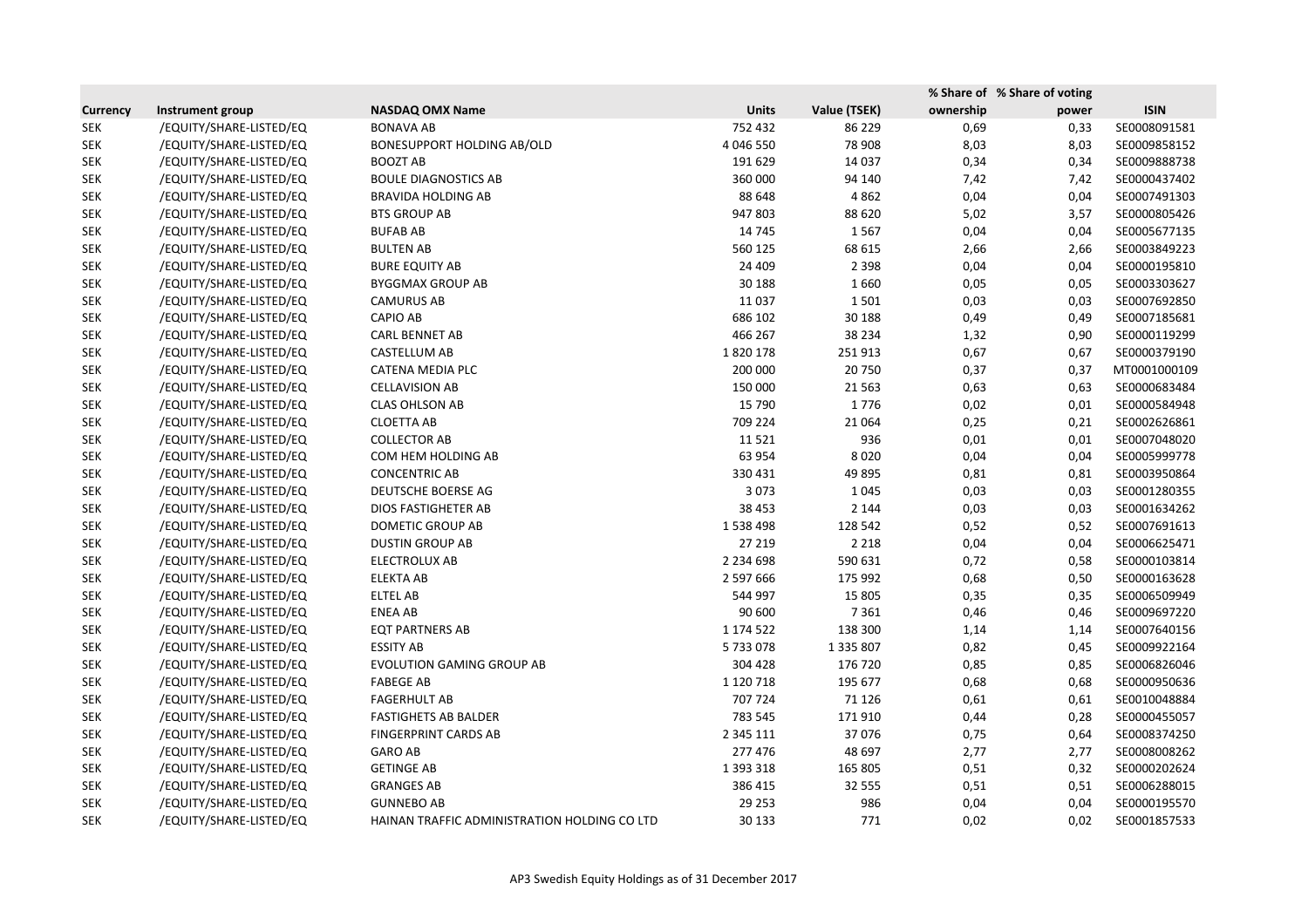|                 |                         |                                         |               |               | % Share of % Share of voting |       |              |
|-----------------|-------------------------|-----------------------------------------|---------------|---------------|------------------------------|-------|--------------|
| <b>Currency</b> | Instrument group        | <b>NASDAQ OMX Name</b>                  | <b>Units</b>  | Value (TSEK)  | ownership                    | power | <b>ISIN</b>  |
| <b>SEK</b>      | /EQUITY/SHARE-LISTED/EQ | <b>HALDEX AB</b>                        | 21 647        | 1889          | 0,05                         | 0,05  | SE0000105199 |
| <b>SEK</b>      | /EQUITY/SHARE-LISTED/EQ | HANSA MEDICAL AB                        | 587 009       | 146 459       | 1,53                         | 1,55  | SE0002148817 |
| <b>SEK</b>      | /EQUITY/SHARE-LISTED/EQ | <b>HEMFOSA FASTIGHETER AB</b>           | 516 369       | 56 749        | 0,31                         | 0,33  | SE0007126115 |
| <b>SEK</b>      | /EQUITY/SHARE-LISTED/EQ | <b>HENNES &amp; MAURITZ AB</b>          | 11 974 352    | 2 0 2 7 2 5 8 | 0,72                         | 0,35  | SE0000106270 |
| <b>SEK</b>      | /EQUITY/SHARE-LISTED/EQ | <b>HEXAGON AB</b>                       | 1831326       | 752 492       | 0,51                         | 0,36  | SE0000103699 |
| SEK             | /EQUITY/SHARE-LISTED/EQ | <b>HEXPOL AB</b>                        | 1537637       | 127855        | 0,45                         | 0,32  | SE0007074281 |
| <b>SEK</b>      | /EQUITY/SHARE-LISTED/EQ | HIQ INTERNATIONAL AB                    | 531 301       | 33 073        | 0,96                         | 0,96  | SE0009696883 |
| <b>SEK</b>      | /EQUITY/SHARE-LISTED/EQ | HMS NETWORKS AB                         | 1024 166      | 126 997       | 2,19                         | 2,19  | SE0009997018 |
| <b>SEK</b>      | /EQUITY/SHARE-LISTED/EQ | <b>HOIST FINANCE AB</b>                 | 36 756        | 3 3 9 1       | 0,05                         | 0,05  | SE0006887063 |
| <b>SEK</b>      | /EQUITY/SHARE-LISTED/EQ | <b>HOLMEN AB</b>                        | 451 640       | 196 915       | 0,53                         | 0,16  | SE0000109290 |
| SEK             | /EQUITY/SHARE-LISTED/EQ | HUFVUDSTADEN AB                         | 1052015       | 138 235       | 0,50                         | 0,10  | SE0000170375 |
| <b>SEK</b>      | /EQUITY/SHARE-LISTED/EQ | <b>HUSQVARNA AB</b>                     | 3 9 3 2 4 9 6 | 307 128       | 0,68                         | 0,25  | SE0001662230 |
| <b>SEK</b>      | /EQUITY/SHARE-LISTED/EQ | IAR SYSTEMS GROUP AB                    | 568 170       | 107 384       | 4,50                         | 4,20  | SE0005851706 |
| <b>SEK</b>      | /EQUITY/SHARE-LISTED/EQ | ICA-HANDLARNAS FORBUND AB               | 302 580       | 90 139        | 0,15                         | 0,15  | SE0000652216 |
| <b>SEK</b>      | /EQUITY/SHARE-LISTED/EQ | IK INVESTMENT PARTNERS LTD              | 2 2 3 1 4 0 4 | 196 252       | 1,39                         | 1,39  | SE0007666110 |
| SEK             | /EQUITY/SHARE-LISTED/EQ | <b>INDUSTRIVARDEN AB</b>                | 901 234       | 190 701       | 0,21                         | 0,32  | SE0000190126 |
| <b>SEK</b>      | /EQUITY/SHARE-LISTED/EQ | <b>INDUSTRIVARDEN AB</b>                | 1603636       | 324 736       | 0,37                         | 0,06  | SE0000107203 |
| <b>SEK</b>      | /EQUITY/SHARE-LISTED/EQ | <b>INDUTRADE AB</b>                     | 39828         | 8 9 0 6       | 0,03                         | 0,03  | SE0001515552 |
| <b>SEK</b>      | /EQUITY/SHARE-LISTED/EQ | <b>INFANT BACTERIAL THERAPEUTICS AB</b> | 300 000       | 34 500        | 4,54                         | 3,49  | SE0008015259 |
| <b>SEK</b>      | /EQUITY/SHARE-LISTED/EQ | <b>INSTALCO INTRESSENTER AB</b>         | 2 2 10 0 6 2  | 109 398       | 4,66                         | 4,66  | SE0009664253 |
| <b>SEK</b>      | /EQUITY/SHARE-LISTED/EQ | <b>INTRUM JUSTITIA AB</b>               | 653 646       | 198 251       | 0,50                         | 0,50  | SE0000936478 |
| <b>SEK</b>      | /EQUITY/SHARE-LISTED/EQ | <b>INVESTMENT AB LATOUR</b>             | 1 296 561     | 130 823       | 0,20                         | 0,12  | SE0010100958 |
| SEK             | /EQUITY/SHARE-LISTED/EQ | <b>INVESTMENT AB ORESUND</b>            | 15 709        | 2070          | 0,03                         | 0,03  | SE0008321608 |
| <b>SEK</b>      | /EQUITY/SHARE-LISTED/EQ | <b>INVESTOR AB</b>                      | 1 244 558     | 457 375       | 0,16                         | 0,35  | SE0000107401 |
| <b>SEK</b>      | /EQUITY/SHARE-LISTED/EQ | <b>INVESTOR AB</b>                      | 3 5 5 9 3 7 6 | 1 3 3 1 5 6 3 | 0,46                         | 0,10  | SE0000107419 |
| <b>SEK</b>      | /EQUITY/SHARE-LISTED/EQ | <b>INWIDO AB</b>                        | 25 4 94       | 2 1 3 5       | 0,04                         | 0,04  | SE0006220018 |
| <b>SEK</b>      | /EQUITY/SHARE-LISTED/EQ | <b>ITAB SHOP CONCEPT AB</b>             | 1 290 902     | 66 804        | 1,26                         | 0,43  | SE0008375117 |
| <b>SEK</b>      | /EQUITY/SHARE-LISTED/EQ | JM AB                                   | 362 255       | 67 705        | 0,51                         | 0,51  | SE0000806994 |
| <b>SEK</b>      | /EQUITY/SHARE-LISTED/EQ | <b>KABE AB</b>                          | 83 210        | 14 7 28       | 0,92                         | 0,58  | SE0000107724 |
| <b>SEK</b>      | /EQUITY/SHARE-LISTED/EQ | <b>KAPPAHL AB</b>                       | 687 552       | 31 146        | 0,90                         | 0,90  | SE0010520981 |
| <b>SEK</b>      | /EQUITY/SHARE-LISTED/EQ | <b>KARO BIO AB</b>                      | 166 666       | 5 5 8 3       |                              |       | SE0010663039 |
| <b>SEK</b>      | /EQUITY/SHARE-LISTED/EQ | KARO PHARMA AB                          | 500 000       | 16 750        | 0,46                         | 0,46  | SE0007464888 |
| <b>SEK</b>      | /EQUITY/SHARE-LISTED/EQ | KAROLINSKA DEVELOPMENT AB               | 7 7 64 000    | 44 643        | 12,06                        | 9,97  | SE0002190926 |
| <b>SEK</b>      | /EQUITY/SHARE-LISTED/EQ | KINDRED GROUP PLC                       | 2 591 952     | 304 295       | 1,13                         | 1,13  | SE0007871645 |
| <b>SEK</b>      | /EQUITY/SHARE-LISTED/EQ | <b>KINNEVIK AB</b>                      | 1885339       | 522 805       | 0,68                         | 0,29  | SE0008373906 |
| <b>SEK</b>      | /EQUITY/SHARE-LISTED/EQ | <b>KLOVERN AB</b>                       | 3 916 340     | 41 983        | 0,42                         | 0,24  | SE0006593919 |
| <b>SEK</b>      | /EQUITY/SHARE-LISTED/EQ | KUNGSLEDEN AB                           | 1843524       | 109 690       | 0,84                         | 0,84  | SE0000549412 |
| <b>SEK</b>      | /EQUITY/SHARE-LISTED/EQ | L E LUNDBERGFORETAGEN AB                | 100 000       | 61 300        | 0,08                         | 0,02  | SE0000108847 |
| <b>SEK</b>      | /EQUITY/SHARE-LISTED/EQ | LAGERCRANTZ GROUP AB                    | 1 172 536     | 94 975        | 1,69                         | 1,19  | SE0007603493 |
| <b>SEK</b>      | /EQUITY/SHARE-LISTED/EQ | LINDAB INTERNATIONAL AB                 | 123 447       | 8 4 1 9       | 0,16                         | 0,16  | SE0001852419 |
| SEK             | /EQUITY/SHARE-LISTED/EQ | LOOMIS AB                               | 31 600        | 10889         | 0,04                         | 0,03  | SE0002683557 |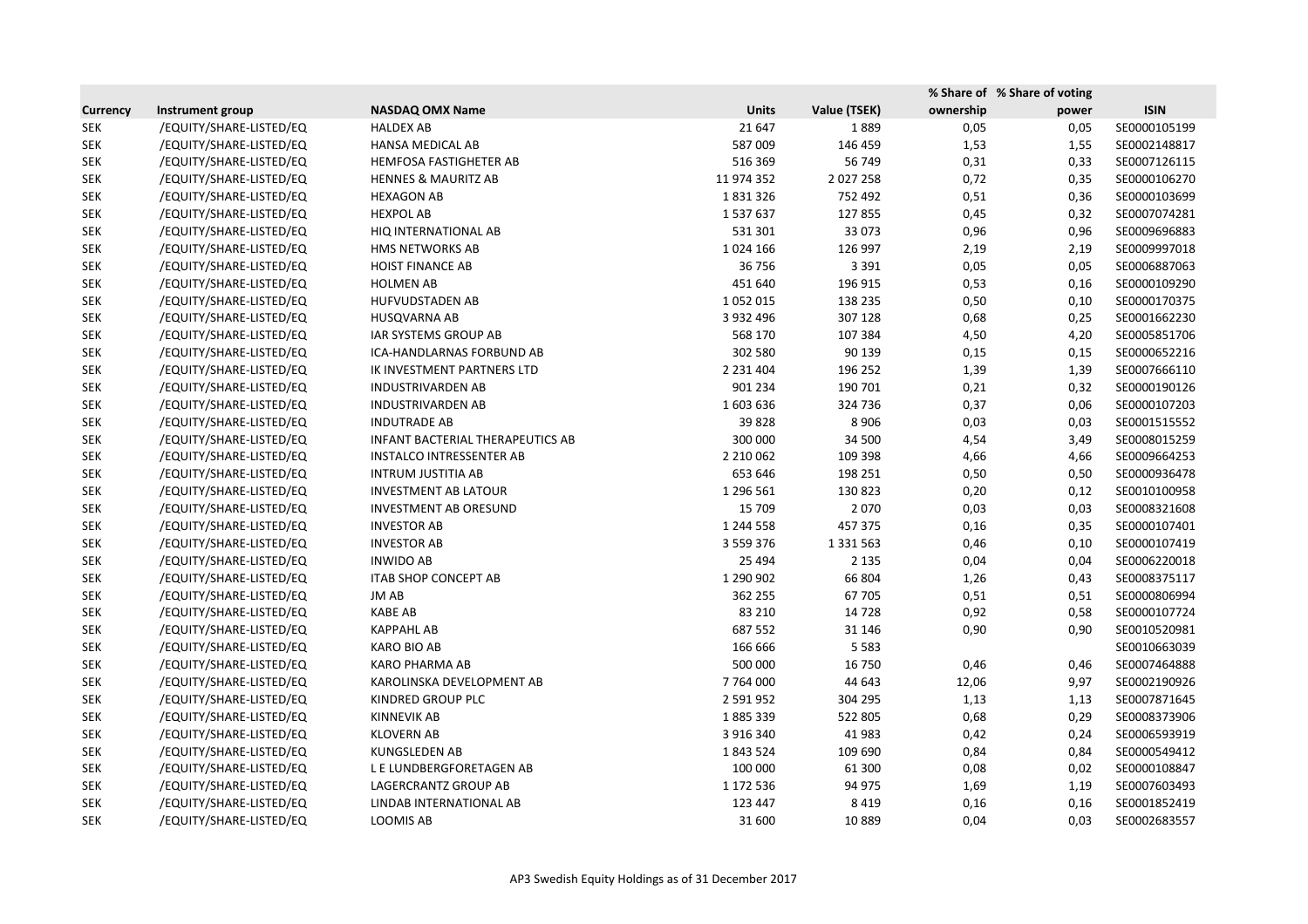|                 |                         |                                    |               |              | % Share of % Share of voting |       |              |
|-----------------|-------------------------|------------------------------------|---------------|--------------|------------------------------|-------|--------------|
| <b>Currency</b> | <b>Instrument group</b> | <b>NASDAQ OMX Name</b>             | <b>Units</b>  | Value (TSEK) | ownership                    | power | <b>ISIN</b>  |
| <b>SEK</b>      | /EQUITY/SHARE-LISTED/EQ | LUNDIN MINING CORP                 | 17 000        | 936          | 0,00                         | 0,00  | CA5503721063 |
| <b>SEK</b>      | /EQUITY/SHARE-LISTED/EQ | LUNDIN PETROLEUM AB                | 1 367 266     | 256 773      | 0,40                         | 0,40  | SE0000825820 |
| <b>SEK</b>      | /EQUITY/SHARE-LISTED/EQ | MALMBERGS ELEKTRISKA AB            | 239 412       | 23 941       | 2,99                         | 1,58  | SE0000507659 |
| <b>SEK</b>      | /EQUITY/SHARE-LISTED/EQ | <b>MEDICOVER AB</b>                | 1 2 8 6 8 8 5 | 81074        | 0,97                         | 0,15  | SE0009778848 |
| <b>SEK</b>      | /EQUITY/SHARE-LISTED/EQ | <b>MEKONOMEN AB</b>                | 9673          | 1444         | 0,03                         | 0,03  | SE0002110064 |
| <b>SEK</b>      | /EQUITY/SHARE-LISTED/EQ | MIDSONA AB                         | 319 529       | 18 692       | 0,69                         | 0,63  | SE0000565228 |
| <b>SEK</b>      | /EQUITY/SHARE-LISTED/EQ | MILLICOM INTERNATIONAL CELLULAR SA | 371968        | 206 070      | 0,37                         | 0,37  | SE0001174970 |
| <b>SEK</b>      | /EQUITY/SHARE-LISTED/EQ | MIPS AB                            | 1849077       | 94 765       | 7,31                         | 7,31  | SE0009216278 |
| <b>SEK</b>      | /EQUITY/SHARE-LISTED/EQ | MODERN TIMES GROUP MTG AB          | 29 6 10       | 10 210       | 0,04                         | 0,03  | SE0000412371 |
| <b>SEK</b>      | /EQUITY/SHARE-LISTED/EQ | MOMENTUM GROUP AB                  | 82 500        | 9611         | 0,29                         | 0,22  | SE0009922305 |
| <b>SEK</b>      | /EQUITY/SHARE-LISTED/EQ | MR. GREEN & CO AB                  | 900 000       | 48 8 25      | 2,20                         | 2,20  | SE0006963682 |
| <b>SEK</b>      | /EQUITY/SHARE-LISTED/EQ | <b>MYCRONIC AB</b>                 | 855 899       | 72 751       | 0,87                         | 0,87  | SE0000375115 |
| <b>SEK</b>      | /EQUITY/SHARE-LISTED/EQ | NCC AB                             | 475 211       | 74 751       | 0,44                         | 0,21  | SE0000117970 |
| <b>SEK</b>      | /EQUITY/SHARE-LISTED/EQ | NEDERMAN HOLDING AB                | 538 621       | 134 655      | 4,60                         | 4,60  | SE0002000083 |
| <b>SEK</b>      | /EQUITY/SHARE-LISTED/EQ | <b>NETENT AB</b>                   | 2 190 406     | 123 758      | 0,91                         | 0,40  | SE0009773237 |
| <b>SEK</b>      | /EQUITY/SHARE-LISTED/EQ | NEW WAVE GROUP AB                  | 210 727       | 11 4 8 5     | 0,32                         | 0,09  | SE0000426546 |
| <b>SEK</b>      | /EQUITY/SHARE-LISTED/EQ | NIBE INDUSTRIER AB                 | 3 164 185     | 248 705      | 0,63                         | 0,31  | SE0008321293 |
| <b>SEK</b>      | /EQUITY/SHARE-LISTED/EQ | <b>NOBIA AB</b>                    | 46 256        | 3 2 1 0      | 0,03                         | 0,03  | SE0000949331 |
| <b>SEK</b>      | /EQUITY/SHARE-LISTED/EQ | <b>NOBINA AB</b>                   | 2 302 810     | 124 352      | 2,61                         | 2,61  | SE0007185418 |
| <b>SEK</b>      | /EQUITY/SHARE-LISTED/EQ | <b>NOLATO AB</b>                   | 8 8 0 3       | 4745         | 0,03                         | 0,02  | SE0000109811 |
| <b>SEK</b>      | /EQUITY/SHARE-LISTED/EQ | <b>NORDAX GROUP AB</b>             | 43 914        | 2 3 2 7      | 0,04                         | 0,04  | SE0006965216 |
| <b>SEK</b>      | /EQUITY/SHARE-LISTED/EQ | NORDEA BANK AB                     | 31 381 042    | 3 116 137    | 0,77                         | 0,77  | SE0000427361 |
| <b>SEK</b>      | /EQUITY/SHARE-LISTED/EQ | NORDIC WATERPROOFING HOLDING AS    | 638 916       | 45 044       | 2,65                         | 2,65  | DK0060738409 |
| <b>SEK</b>      | /EQUITY/SHARE-LISTED/EQ | OEM INTERNATIONAL AB               | 472 405       | 83 616       | 2,04                         | 0,71  | SE0005876968 |
| <b>SEK</b>      | /EQUITY/SHARE-LISTED/EQ | ORIFLAME HOLDING AG                | 245 762       | 83 141       | 0,44                         | 0,44  | CH0256424794 |
| <b>SEK</b>      | /EQUITY/SHARE-LISTED/EQ | PANDOX AB                          | 901 792       | 142 934      | 0,54                         | 0,28  | SE0007100359 |
| <b>SEK</b>      | /EQUITY/SHARE-LISTED/EQ | PEAB AB                            | 1448246       | 102 246      | 0,49                         | 0,24  | SE0000106205 |
| <b>SEK</b>      | /EQUITY/SHARE-LISTED/EQ | PROACT IT GROUP AB                 | 4 600         | 830          | 0,05                         | 0,05  | SE0000412991 |
| <b>SEK</b>      | /EQUITY/SHARE-LISTED/EQ | <b>RATOS AB</b>                    | 89 533        | 3 2 0 9      | 0,03                         | 0,01  | SE0000111940 |
| <b>SEK</b>      | /EQUITY/SHARE-LISTED/EQ | RAYSEARCH LABORATORIES AB          | 831 807       | 142 239      | 2,43                         | 0,74  | SE0000135485 |
| <b>SEK</b>      | /EQUITY/SHARE-LISTED/EQ | <b>REJLERS AB</b>                  | 784 575       | 44 5 25      | 4,34                         | 2,32  | SE0000123671 |
| <b>SEK</b>      | /EQUITY/SHARE-LISTED/EQ | SAAB AB                            | 183 943       | 73 393       | 0,17                         | 0,15  | SE0000112385 |
| <b>SEK</b>      | /EQUITY/SHARE-LISTED/EQ | SAGAX AB                           | 12 113 829    | 1 189 578    | 5,06                         | 3,36  | SE0005127818 |
| <b>SEK</b>      | /EQUITY/SHARE-LISTED/EQ | SANDVIK AB                         | 9780671       | 1 405 482    | 0,78                         | 0,78  | SE0000667891 |
| <b>SEK</b>      | /EQUITY/SHARE-LISTED/EQ | SAS AB                             | 42 065        | 896          | 0,01                         | 0,01  | SE0003366871 |
| <b>SEK</b>      | /EQUITY/SHARE-LISTED/EQ | <b>SCANDI STANDARD AB</b>          | 26 694        | 1695         | 0,04                         | 0,04  | SE0005999760 |
| <b>SEK</b>      | /EQUITY/SHARE-LISTED/EQ | <b>SECTRA AB</b>                   | 84 904        | 14 603       | 0,22                         | 0,14  | SE0010133819 |
| <b>SEK</b>      | /EQUITY/SHARE-LISTED/EQ | <b>SECURITAS AB</b>                | 2 604 395     | 372 949      | 0,71                         | 0,50  | SE0000163594 |
| <b>SEK</b>      | /EQUITY/SHARE-LISTED/EQ | SKANDINAVISKA ENSKILDA BANKEN AB   | 13 547 979    | 1 304 670    | 0,62                         | 0,62  | SE0000148884 |
| <b>SEK</b>      | /EQUITY/SHARE-LISTED/EQ | <b>SKANSKA AB</b>                  | 3 048 792     | 518 295      | 0,73                         | 0,51  | SE0000113250 |
| <b>SEK</b>      | /EQUITY/SHARE-LISTED/EQ | SKF AB                             | 3751147       | 683 459      | 0,82                         | 0,49  | SE0000108227 |